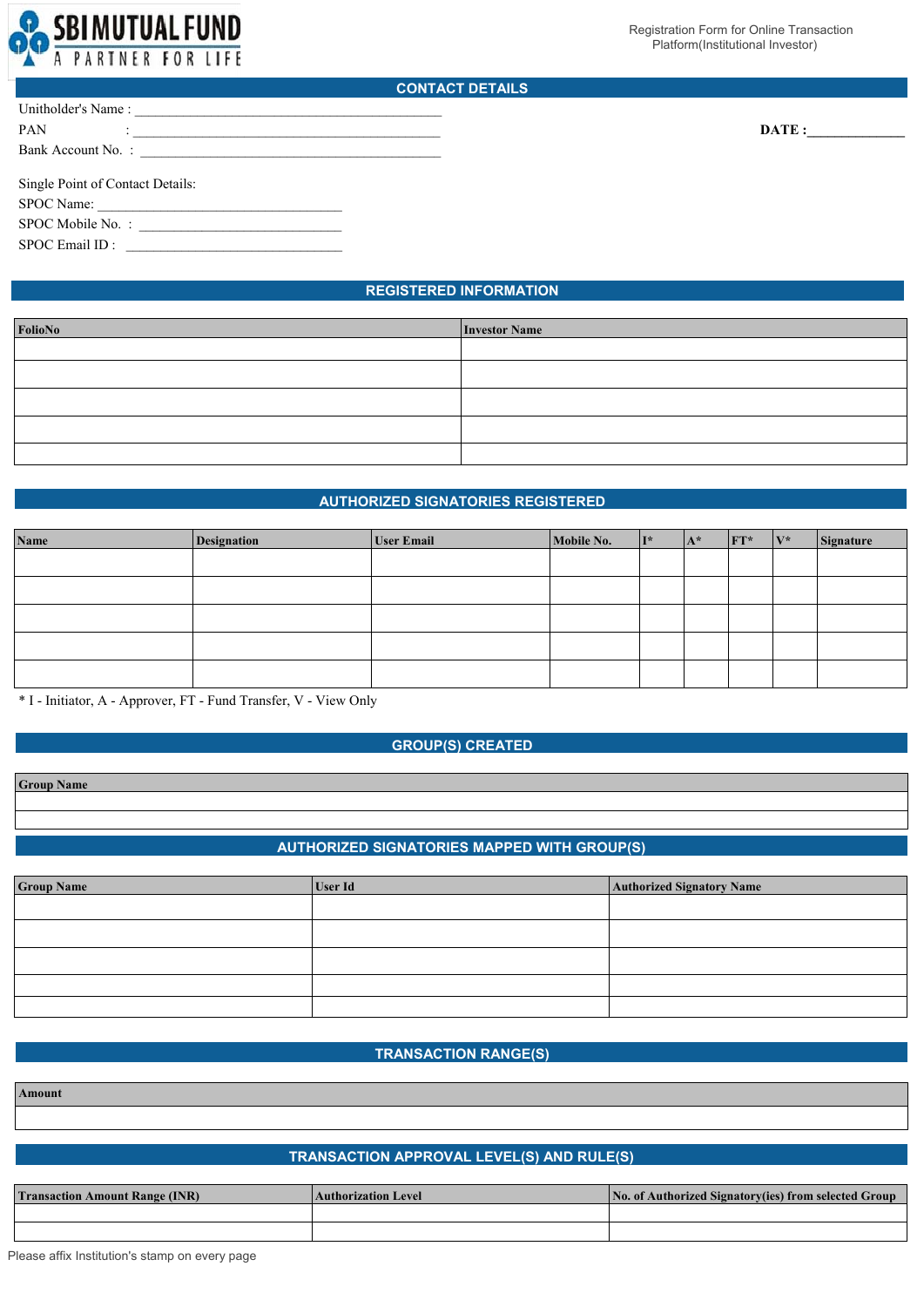

# **DECLARATION**

- 1. I/We wish to avail the Online Transaction Facility on SBIMF Online Investment Platform for Non-Individuals being offered by SBI Funds Management Private Limited ("SBIFMPL"), as the investment manager for all schemes of SBI Mutual Fund.
- $\mathcal{L}$ I/We, the signatories whose name and specimen signature/s are appended herein below, hereby confirm that we are duly authorized for and on behalf of the registration process hereunder including inter alia execution of various documents for availing the SBIMF Online Investment Platform for Non-Individuals.
- 3. I / We hereby affirm, confirm and undertake that I / We have read, understood and I / We agree to abide by the terms and conditions of SBIMF Online Investment Platform for Non-Individuals and any amendment made thereto from time to time.
- 4. The terms and conditions are incorporated herein by reference and are deemed to be a part of this Registration Form to the same extent as if such terms and conditions are set forth herein, in full. I / We accordingly, agree to be bound by the said terms and conditions.
- 5. I / We agree that the transactions executed using the SBIMF Online Investment Platform for Non-Individuals under the Username assigned to me / us shall be binding on me / us.
- 6. I/We are aware and understand the risks of transacting through the SBIMF Online Investment Platform for Non-Individuals, including the risk of transactions being delayed due to delay in approvals from the designated levels, delay in transfer of funds from the bankers to SBI Mutual Fund / Authorised Registrar as per the applicable cut -off timings and subject to compliance with applicable laws, rules and regulations, as amended from time to time;
- 7. I / We hereby confirm that I /We are not persons resident in the United States of America (USA) or Canada or corporations, or partnerships or any other entity created or organised in or under the laws of USA or any person/entity falling within the definition of the term 'US Person' under the United States Securities Act of 1933, as amended from time to time.
- 8. I / We hereby declare that the amount invested in the Scheme is through legitimate sources only and does not involve and is not designed for the purpose of any contravention or evasion of any Act, Rules, Regulations, Notifications or Directions issued by any regulatory authority in India. I / We will assume personal liability for any claim, loss and /or damage of whatsoever nature that SBI Mutual Fund / SBIFMPL / SBI Mutual Fund Trustee Company Private Limited, its respective directors, officers, employees and representatives, may suffer as a result of accepting an investment from me / us. I / We hereby declare that the funds invested do not attract the provisions of Foreign Contribution Regulations Act (FCRA).
- 9. The information and opinion contained in this platform do not constitute a distribution, an offer to buy or sell or the solicitation of any offer to buy or sell any securities or financial instruments in any jurisdiction i which such distribution or offer is not authorised to any person. In particular, the information herein is not for distribution and does not constitute an offer to buy or sell or the solicitation of any offer to buy or sell any securities or financial instruments in the United States of America ('US') and Canada to or for the benefit of United States persons (being persons resident in the US, corporations, partnerships or other entities created or organised in or under the laws of the US or any person falling within the definition of the term 'US Person' under the US Securities Act of 1933, as amended) and persons of Canada.
- 10. I / We understand that SBIFMPL is relying upon the information furnished by me / us herein and in no event shall SBI Mutual Fund / SBIFMPL / SBI Mutual Fund Trustee Company Private Limited and / or their directors, officers, employees and representatives be liable for any direct, indirect, special, incidental or consequential damages arising out of the use of information / opinion herein and / or out of false data / confirmations.
- 11. For the purpose of compliance with the Foreign Account and Tax Compliance Act ("FATCA") Regulations, I / We agree and undertake to furnish any and / or all other documents / information as may be requested by SBIFMPL from time to time, including but not limited to the Global Intermediary Identification Number, if applicable and details of shareholding pattern of the Non-Individual investor indicating specifically details pertaining to the ultimate beneficial owner.

### **DECLARATION FOR INCORPORATION OF EXISTING DOCUMENTS**

- 1/We hereby affirm, confirm and declare that all the existing documents such as the Board Resolution authorising investment / disinvestment of funds, marking of lien, if any, and the Authorised Signatories list submitted by me / us to SBIFMPL for the purpose of carrying out mutual fund transactions in the schemes of SBI Mutual Fund through the physical mode ("Authorisation Documents") are valid, in force and shall be applicable for the purpose of carrying out transactions on SBIMF Online Investment Platform for Non-Individuals in respect of the registered folios.
- 2. I / We hereby further confirm that SBI Mutual Fund can rely on and incorporate the Authorisation Documents for the purpose of enabling / permitting us to carry out transactions on SBIMF Online Investment Platform for Non-Individuals.
- 3. I / We further undertake that any revision/amendment/modification in the Authorization Documents shall be forthwith communicated by me / us to SBIMF and till any such revised/amended/modified Authorization Documents are received by SBIMF, SBIMF shall continue to treat the existing Authorisation Documents to be valid and in force and effect.
- 4. I / We the authorised signatories herein below, hereby confirm that we are duly authorized to sign and execute this declaration on behalf of .

### **Please submit appropriate supporting documents as mentioned below with the Registration form.**

Date : \_ Place : \_ For SBI Fund Management Pvt Lts

#### **Signature of Authorized Signator(ies) :**

 $1)$   $2)$   $3)$   $4)$   $5)$   $5)$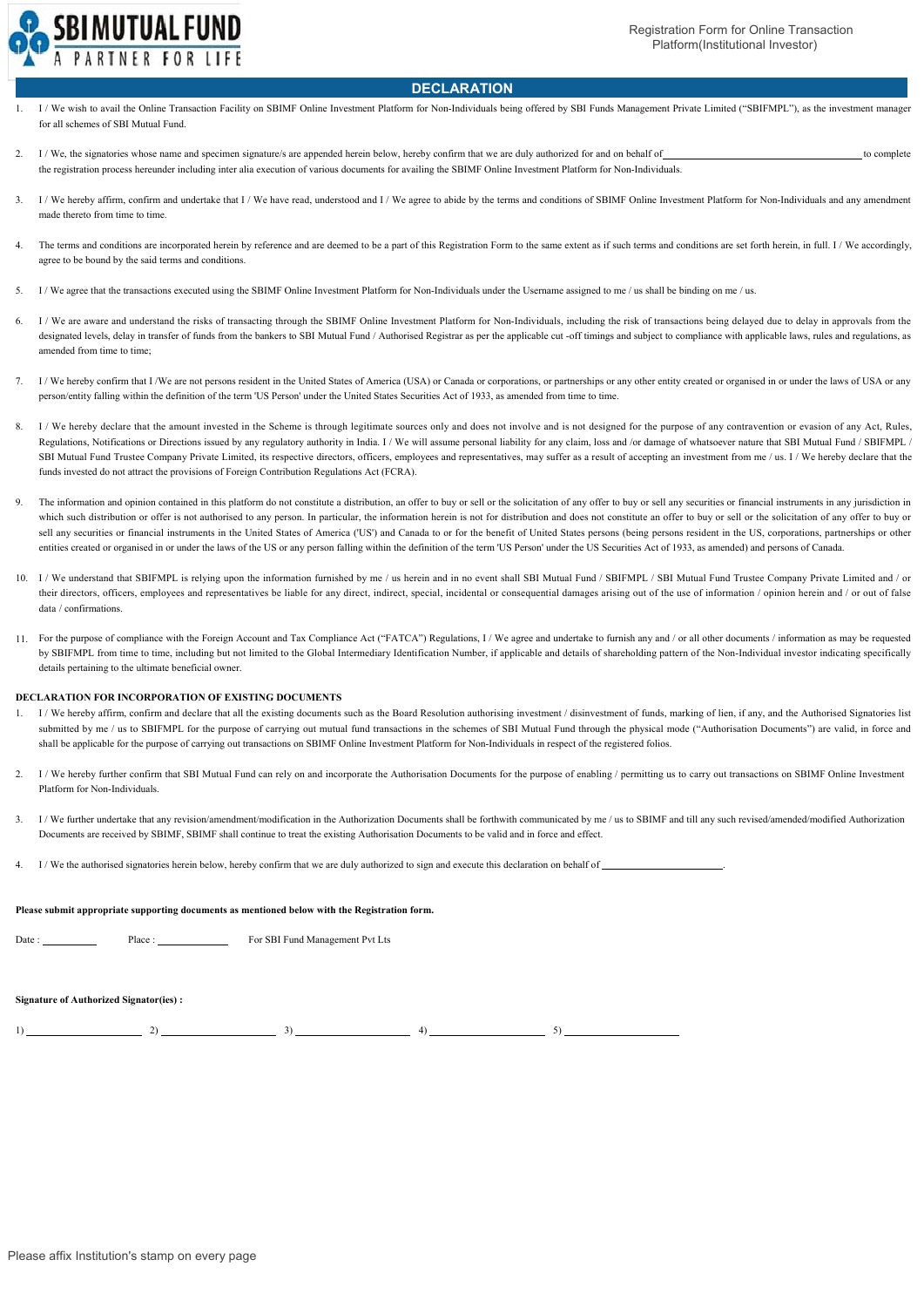

|    | <b>Documents</b>                                          | <b>Companies</b> | <b>Banks &amp;</b><br><b>Financial</b><br><b>Institutions</b> | <b>Government</b><br><b>Bodies</b> | <b>Societies</b> | Partnership<br>Firms | <b>Trusts</b> |
|----|-----------------------------------------------------------|------------------|---------------------------------------------------------------|------------------------------------|------------------|----------------------|---------------|
| 1. | Resolution / Authorisation to invest                      |                  |                                                               |                                    |                  |                      |               |
| 2. | List of Authorized Signatories with Specimen signature(s) |                  |                                                               |                                    |                  |                      |               |
| 3. | Memorandum & Articles of Association                      |                  |                                                               |                                    |                  |                      |               |
| 4. | <b>Trust Deed</b>                                         |                  |                                                               |                                    |                  |                      |               |
| 5. | <b>Bye-laws</b>                                           |                  |                                                               |                                    |                  |                      |               |
| 6. | <b>Partnership Deed</b>                                   |                  |                                                               |                                    |                  |                      |               |

# **Please Note :**

This Registration form should be duly signed by :

(a) the Authorized Signatory (ies) for a Company/Body Corporate.

(b) the Managing Partner / Partner(s) for a Partnership Firm.

(c) the Trustee / Secretary for a Trust.

# **For Office Use Only**

| Relationship Manager 1: |                                                                                                                                                                                                                                                                                                                                                                                                               |  |
|-------------------------|---------------------------------------------------------------------------------------------------------------------------------------------------------------------------------------------------------------------------------------------------------------------------------------------------------------------------------------------------------------------------------------------------------------|--|
|                         |                                                                                                                                                                                                                                                                                                                                                                                                               |  |
|                         |                                                                                                                                                                                                                                                                                                                                                                                                               |  |
|                         |                                                                                                                                                                                                                                                                                                                                                                                                               |  |
| Relationship Manager 2: |                                                                                                                                                                                                                                                                                                                                                                                                               |  |
|                         | Name: $\frac{1}{\sqrt{1-\frac{1}{2}}\sqrt{1-\frac{1}{2}}\sqrt{1-\frac{1}{2}}\sqrt{1-\frac{1}{2}}\sqrt{1-\frac{1}{2}}\sqrt{1-\frac{1}{2}}\sqrt{1-\frac{1}{2}}\sqrt{1-\frac{1}{2}}\sqrt{1-\frac{1}{2}}\sqrt{1-\frac{1}{2}}\sqrt{1-\frac{1}{2}}\sqrt{1-\frac{1}{2}}\sqrt{1-\frac{1}{2}}\sqrt{1-\frac{1}{2}}\sqrt{1-\frac{1}{2}}\sqrt{1-\frac{1}{2}}\sqrt{1-\frac{1}{2}}\sqrt{1-\frac{1}{2}}\sqrt{1-\frac{1}{2}}$ |  |
| Emp Id: $\qquad \qquad$ |                                                                                                                                                                                                                                                                                                                                                                                                               |  |
|                         |                                                                                                                                                                                                                                                                                                                                                                                                               |  |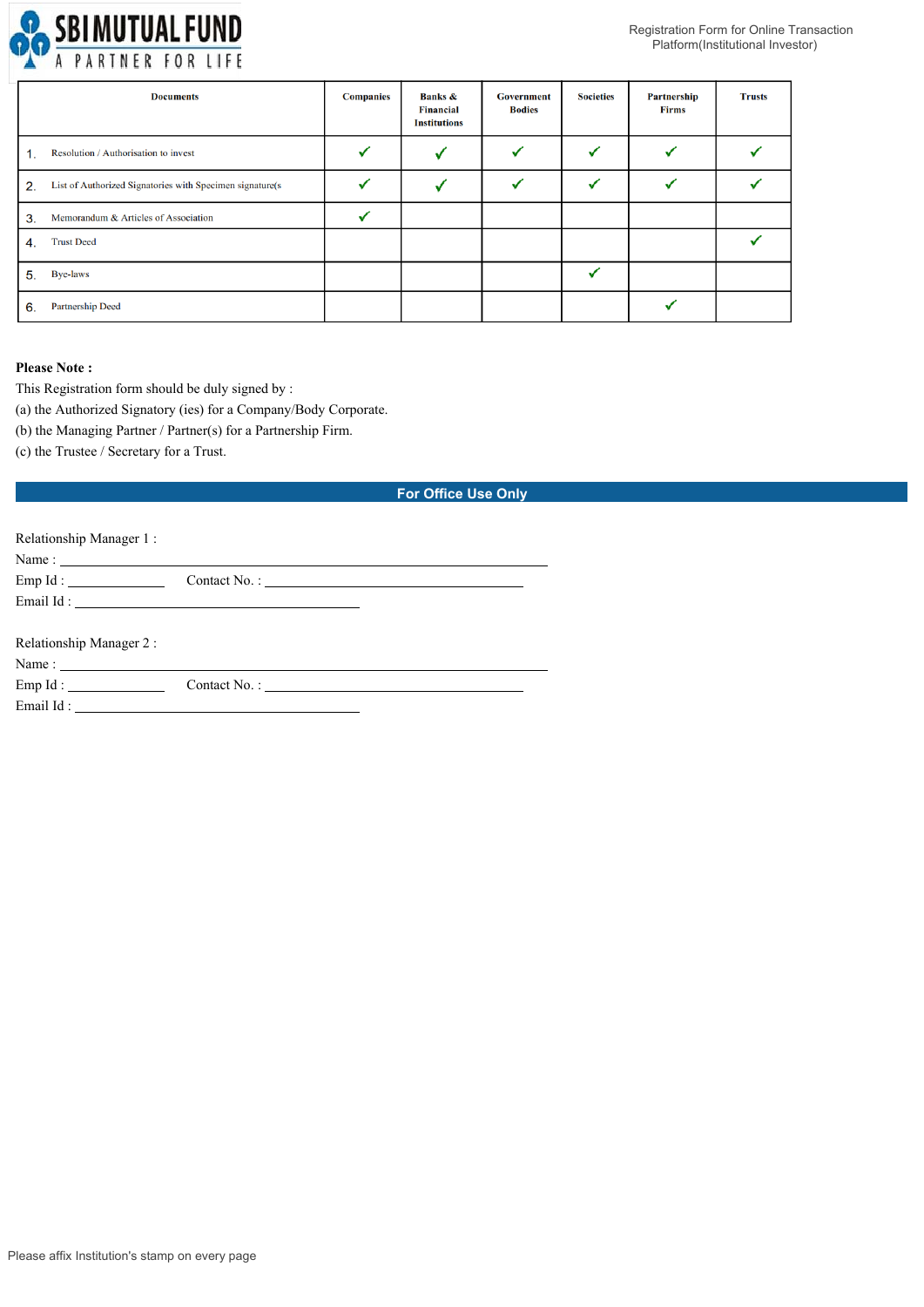

# **Terms and Conditions**

These Terms and Conditions for SBIMF Online Investment Platform for Non-Individuals (**"Terms and Conditions"**) are a binding contract between the entity named in the Application form (hereinafter referred to as the **"Unitholder"**) and SBI Funds Management Private Limited (**"SBIFMPL"**), the investment manager for the schemes of SBI Mutual Fund (**"SBIMF"**) for availing transaction facilities on the SBIMF Online Investment Platform for Non-Individuals (the **"Online Platform"**) through the Websites www.sbimf.com and www.onlinesbimf.com (**"Websites"**) using the user id and password created by the entity and approved by SBIFMPL.

Please read the Terms and Conditions carefully. By signing these Terms and Conditions you acknowledge that you have read, understood and agree to be legally bound by them. (The Unitholder and SBIFMPL / SBIMF are hereinafter individually referred to as 'Party' and collectively as 'Parties')

### **WHEREAS:**

- 1. SBIFMPL is constituted as an asset management company and has obtained approval from the Securities and Exchange Board of India ("SEBI") to act as the investment manager for the schemes of SBI Mutual Fund.
- 2. SBIFMPL has website(s) hosted on various domains, which contain various information and data relating to SBIFMPL and the schemes of SBIMF and provide online facility to the investors for undertaking various types of transactions including subscription / redemptions / switches and various other services / facilities as are detailed hereinafter and as may be introduced from time to time.
- 3. SBIFMPL offers its non-individual investors the Online Platform for their convenience to help them gain access to their portfolio of investments with SBIMF and manage and transact the same effectively and efficiently using a unique user-id and password issued to the specified authorized signatories of the Unitholder;
- 4. The Unitholder is desirous of using the Online Platform services available through the Websites and SBIFMPL is willing to provide such services/ facilities to the Unitholders subject to the following terms and conditions.

## **I. TERMS OF SERVICES:**

- 1. The Unitholder hereby authorises SBIFMPL to extend the user-id and password for the Designated Folio(s) of the Unitholder and unconditionally and irrevocably authorises SBIFMPL to act upon any electronic instructions received by SBIFMPL in respect of the Designated Folio(s) and agrees and consents that all acts done by SBIFMPL on the basis of such instructions received by SBIFMPL shall be irrevocably binding upon the Unitholder.
- 2. Usage of, or subscription to the said user-id and password through the Online Platform Registration shall be in addition to, and not in substitution of, the existing procedure for conducting the various transactions, the services of which are available to the Unitholders through various other modes as well.
- 3. SBIMF / SBIFMPL shall not be responsible for any errors in the process of conducting any transaction using the Online Platform or for error or failure of the transaction over internet due to any network problems. The Unitholder shall make only one application for each transaction, either in physical or electronic form.

## **II. PROCEDURE:**

- The Unitholder should mention all the mandatory information for registration in respect of the Online Paltform on the Website, download and submit the complete registration form, duly filled in and signed by all the authorized signatories alongwith the necessary corporate documents including but not limited to board resolution (s) authorising the authorised signatories to sign the respective registration form for Online Platform and for making all investments / redemptions / switches, Partnership Deed / Trust Deed (where applicable), latest list of authorized signatories indicating therein the specimen signatures, shareholding pattern of the corporate, details of shareholders to identify the ultimate beneficial owner and the proof of identity and residence of such ultimate beneficial owner (s). On receipt of the registration form and documents and subject to necessary verification / validation processes / procedures as may be prescribed by SBIFMPL from time to time, SBIFMPL shall issue and communicate to each specified authorised signatory, a separate unique user-id and password for each specified authorized signatory of the Unitholder.
- 2. In terms of the requirements of the Foreign Account Tax Compliance Act ("FATCA"), the Unitholder shall ensure to submit its Global Intermediaries Identification Number ("GIIN") if applicable together with all applicable documentary details of the ultimate beneficial owner in order to facilitate FATCA related reporting of SBIFMPL to the appropriate regulatory authorities.
- 3. The Unitholder agrees that pursuant to these Terms and Conditions, SBIFMPL will communicate the user-id and password to each specified authorised signatory, through such means and modes, as may be determined by SBIFMPL from time to time, entirely and solely at the risk of the Unitholder.
- 4. The specified authorized signatories will be able to access the Online Platform services from anywhere, anytime. However, as a matter of precaution and safety, they are expected to avoid utilizing the same through modes which are accessible by general public. In case of termination of a valid session due to break in internet connectivity or any other reason, it is suggested that the specified authorized signatories should login afresh and verify the status of last requested transaction and ensure that the same is in order.
- 5. Upon receipt of the user-id and the password from SBIFMPL, the specified authorised signatories shall be mandated to change the password allotted by SBIFMPL to a password of his own choice. It shall be the sole responsibility of the Unitholder and the specified authorized signatories to ensure adequate protection, confidentiality and secrecy of the user-id and password and any disclosure thereof to any other person shall be entirely at the Unitholder's / specified authorised signatory's sole risk. SBIFMPL neither accepts nor shall be liable for any loss, damage or harm that the Unitholder may suffer and it does not accept any kind of responsibility that may arise out of the loss / disclosure of the user-id and / or password of any specified authorised signatory.
- 6. The authorized signatories shall ensure to submit the transactions as per the mode of operation mentioned in the board resolution (s) and successful transactions are logged and transmitted to SBIFMPL / Authorised Registrars of SBIFMPL ("Authorised Registrar") for further processing. In case of online purchase (for select banks, wherever SBIFMPL provides such option), the authorized signatories shall ensure to transfer the funds before submitting the transaction. In case of offline fund transfers, the authorized signatories shall ensure to update the transfer ref no / RTGS no for the purchase transaction. The Unitholder agrees that all the transactions shall be processed as per the applicable laws, rules, guidelines and regulations in force from time to time.

# **III. SERVICES AVAILABLE:**

- 1. The Unitholder, through the specified authorized signatories, may avail the following services using the user-id & password, as and when required,
	- (a) Subscription and additional subscription to various schemes of SBIMF, including any new schemes launched by SBIMF from time to time;
	- (b) Switching units from one scheme to another scheme of SBIMF;
	- (c) Redemption of clear units from existing investments, subject to lock-in, if any;
	- (d) Viewing portfolio and transaction history;
	- (e) Downloading of account statement;
	- (f) Any other such facility as may be provided by SBIFMPL from time to time.
- 2. The Unitholder hereby agrees and confirms that the list of services mentioned hereinabove is only indicative in nature, and SBIFMPL may introduce or withdraw any services at any time, with or without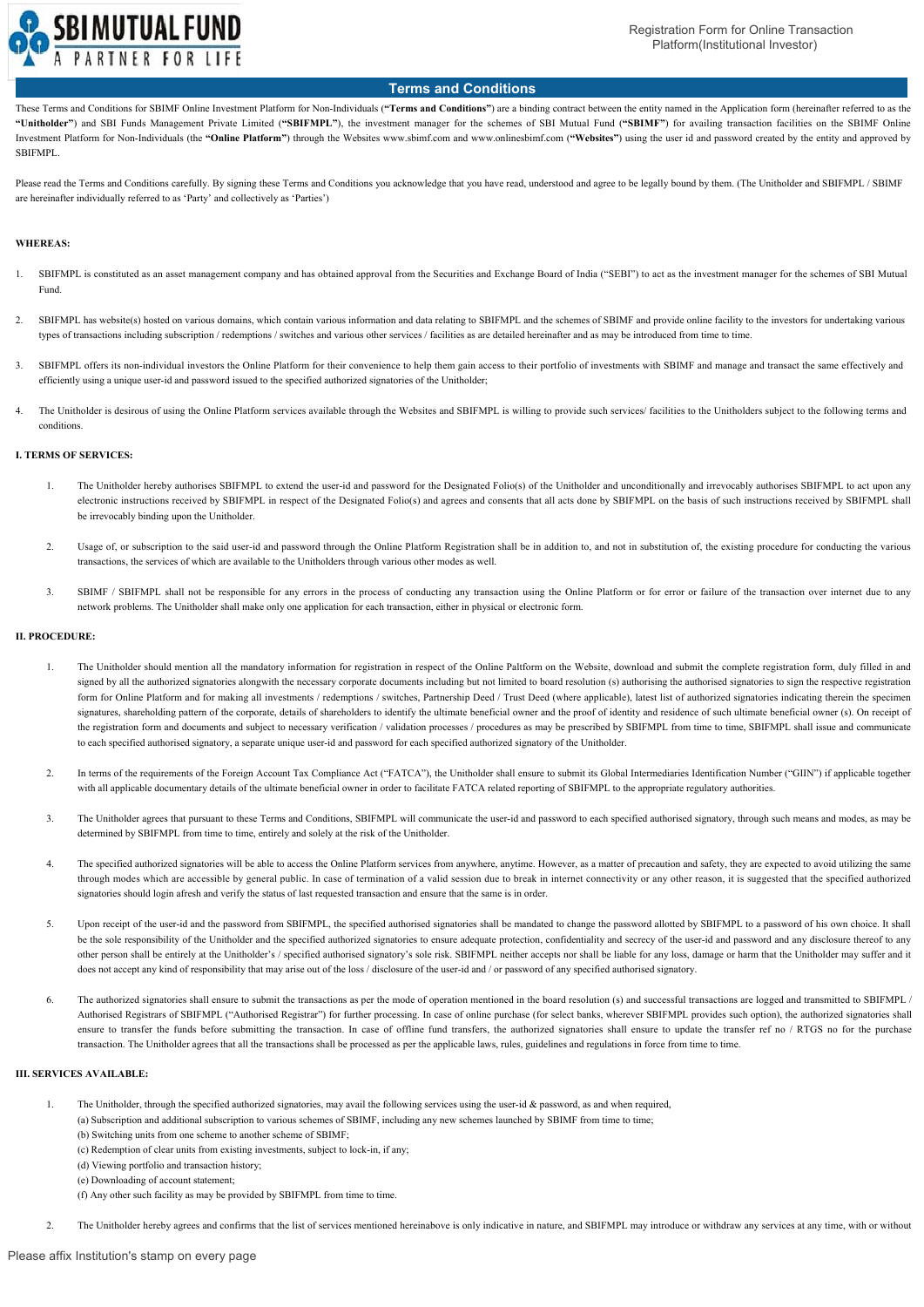

notice to the Unitholder, as it may deem fit in its sole and absolute discretion. As and when any new service (s) is/are introduced by SBIFMPL, the Unitholder shall be entitled to and can use the User-id and password to access and avail of any such services through the Website/s.

- 3. The specified authorized signatories shall be required to furnish the institution/company PAN and their user-id, and password and other transaction specific details at the time of each transaction.
- 4. SBIFMPL may, at its sole and absolute discretion and in the interest of the Unitholder, request a fax confirmation of the instructions and seek any additional information as it may deem fit. In such an event, SBIFMPL shall not be bound to act on the request received from the specified authorized signatories on behalf of the Unitholder through the Online Platform until the aforesaid fax confirmation and additional information is received from the Unitholder / specified authorised signatories, in a form and manner acceptable to SBIFMPL.
- 5. SBIFMPL may at any time, in its sole and absolute discretion, decide not to act on any transaction request of the specified authorized signatories, where it has reason to believe that the instructions are not genuine, are unclear, are such as to raise a doubt, are otherwise improper or there is reason for SBIFMPL / its Authorised registrar to believe that the same is in contravention of any applicable statute(s) /law(s) and cannot be put into effect.
- 6. The Unitholder acknowledges that the look and feel of the web screen and output(s) therefrom may differ based on the nature of the software used by the specified authorized signatories to access the Website/s.
- 7. SBIFMPL shall make efforts to protect the security and privacy of the data provided by the Unitholder(s) / specified authorized signatories.
- 8. SBIFMPL may at any time, in its sole and absolute discretion, amend or supplement any of the terms and conditions contained on the Website. The Unitholder agrees to be bound by such amendment(s) or supplement(s), as and when made by SBIFMPL.

### **IV. DISCLAIMERS:**

- 1. The rules, regulations and conventions applicable to mutual fund transactions in the physical channel will also be applicable for the transactions done through the Online Platform .
- 2. SBIFMPL presumes that all logins using proper user-id and password is a valid session initiated by none other than the specified authorized signatories to whom the said user-id and password has been issued by SBIFMPL.
- 3. SBIFMPL shall rely solely upon all electronic communications, orders or messages received by SBIFMPL through the Websites and SBIFMPL shall take it for granted that the originator of the communication is specified authorized signatories to whom the user-id and password has been issued.
- 4. SBIFMPL / SBIMF shall not be liable for any direct, indirect, special, incidental or consequential loss or damage sustained by the Unitholder / specified authorised signatories by any direct or indirect use of the Online Platform or on account of reliance by SBIFMPL on the electronic communication, orders or messages received by it through the Online Platform.
- 5. SBIFMPL / SBIMF shall also not be liable to the Unitholder for any loss or damage caused to or arising in connection with Online Platform and/or these Terms and Conditions, on any account whatsoever, including but not limited to interruption or stoppage of the access to and / or use of the Online Platform .
- 6. Without prejudice to any other provisions of these Terms and Conditions, SBIFMPL / SBIMF shall not be liable for any loss or damage whatsoever arising directly or indirectly in connection with availing the services contemplated herein and using the User-id and password, including without limitation for any loss of data.
- 7. Without prejudice to any other provision of this Agreement, SBIMF / SBIFMPL do not warrant to the Unitholder that the Online Platform will be provided uninterrupted or free from errors or that any identified defect will be corrected; or that the Online Platform shall provide any function not set out or described in any associated documentation provided by SBIFMPL.
- 8. Though SBIFMPL shall strive to maintain the quality of service, timely delivery and execution of the instructions given on behalf of the Unitholder, the same is not guaranteed by SBIFMPL and SBIFMPL does not accept any responsibility for not effecting or not completing any transaction entered into through the Online Platform due to any break-down in computer hardware or software systems including any break-down of internet services or any delay or default of service providers from whom SBIFMPL has availed the services for providing the Online Platform .
- 9. To the maximum extent permitted by applicable law, SBIMF / SBIFMPL disclaims all warranties, express or implied, including but not limited to implied warranties and representations.
- 10. SBIFMPL also does not undertake any liability whatsoever, in contract or tort (including liability for negligence) or otherwise, towards and / or for the acts or omissions of any third party equipment and service providers or for faults or failures of such third party providers', equipment and/or services.
- 11. SBIFMPL shall not be responsible for any failure on the part of the specified authorized signatories to utilize the user-id and password, including but not limiting to, due to the Unitholder not being within the geographical limits within which the user-id & password is offered or force majeure reasons beyond the reasonable control of SBIFMPL like natural calamity, floods, fire and other natural disasters. legal restraints, faults in telecommunication network or internet or network failure, software or hardware error, computer viruses, server breakdown, hacking or unauthorized access to the servers, loss or corruption of data, work stoppage, computer failure or malfunctioning, communication line failure or such other failures to provide any facility envisaged herein, etc.
- 12. Neither SBIFMPL nor SBIMF shall be liable at all for any misuse, if any, of any data of the Unitholder.
- 13. SBIFMPL / its Authorised Registrars may for valid reasons refuse to execute any instructions placed by the specified authorised signatories / Unitholder. Notwithstanding anything contained herein, where SBIFMPL has reason to believe that any transaction(s) may be fraudulent (hereinafter referred to as a "suspect transaction"), SBIFMPL shall be entitled to withhold / reject such suspect transaction(s).

### **V. UNITHOLDER'S COVENANTS AND UNDERTAKINGS:**

- 1. The Unitholder agrees that all the transactions carried out through the SBIMF Online Investment Platform for Non Individuals are subject to the terms and conditions of the respective Scheme Information Document, Statement of Additional Information and Key Information Memorandum, including any notice and / or addendum thereto, of the relevant schemes.
- 2. The Unitholder hereby agrees to fully indemnify and hold SBIFMPL / SBIMF, its officers, employees, representatives, successors and assigns indemnified and harmless against any actions, suits, proceedings, demands and claims, of whatsoever nature, initiated against it or any losses, costs, charges or damages incurred by it as a result of usage of the Online Platform or any actions, suits, proceedings, demands and claims, of whatsoever nature, arising directly or indirectly as a result of any breach or non-performance by any specified authorized signatory or any act, neglect or default of the specified authorized signatory.
- 3. The Unitholder hereby agrees that access of any facility under the Online Platform will be deemed acceptance by the Unitholder of all terms and conditions, including any modifications / variations thereof, as posted on the Website and the Unitholder unequivocally agrees to be bound by such terms and conditions.
- 4. The Unitholder and its specified authorised signatories hereby agree and authorise SBIFMPL to execute, comply with all or any instruction (s) given to SBIFMPL through the Online Platform using the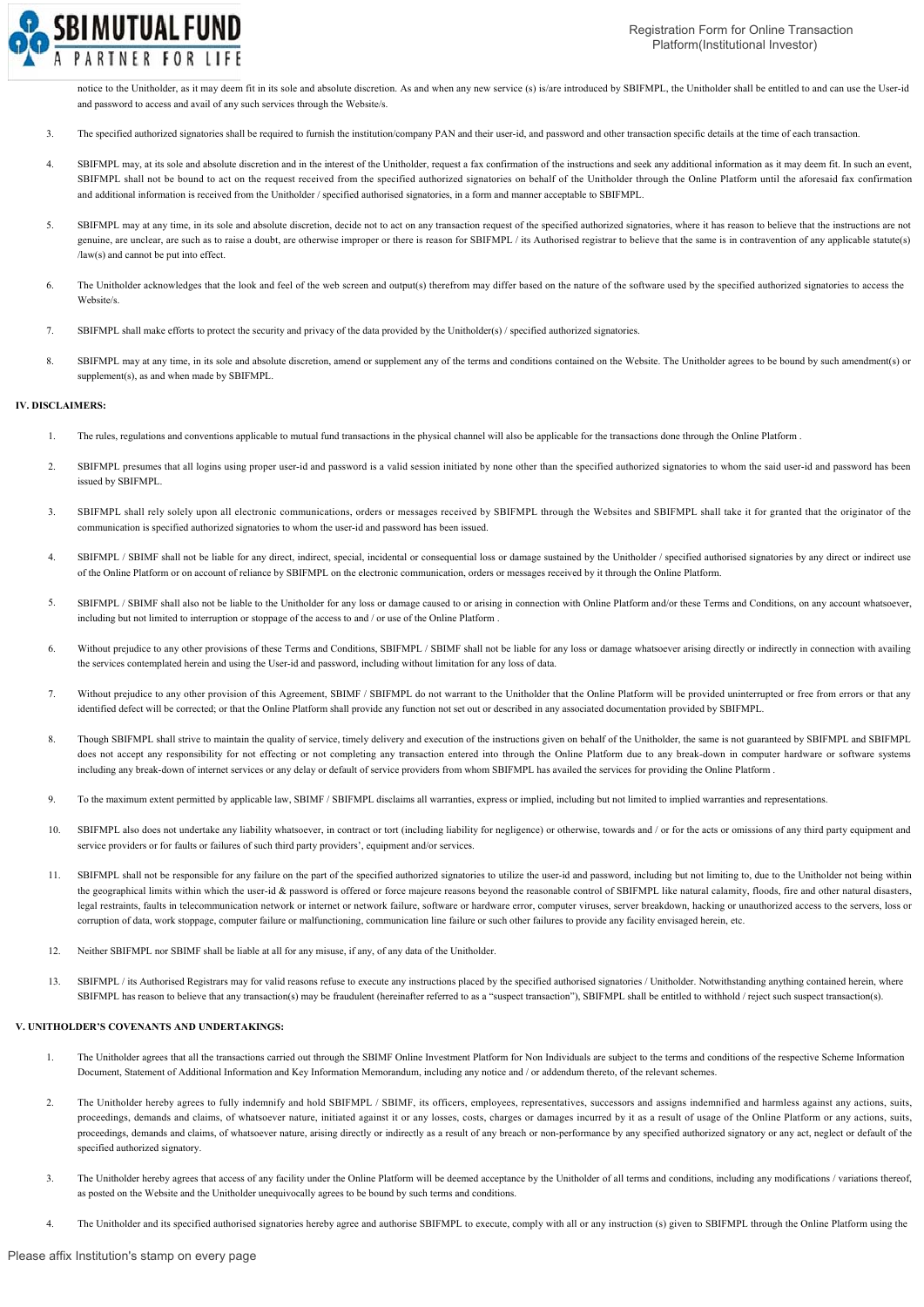

#### user-id and password.

- 5. Any instruction given to SBIFMPL through the Online Platform shall be deemed to have been validly given on behalf of the Unitholder to SBIFMPL and SBIFMPL shall at all times be protected and kept indemnified from acting thereon.
- 6. The Unitholder agrees that if any unauthorized person gains access to the folio information, user-id or password of any specified authorized signatory and issues any instructions to SBIFMPL using the Online Platform and SBIFMPL accordingly acts thereon, the Unitholder agrees to indemnify and keep indemnified, at all times, SBIMF, SBIFMPL, its officers, employees, successors and assigns from and against all actions, proceedings, claims and demands of whatsoever nature, for or on account of or in relation to any unauthorized use of such information and from and against all damages, costs, charges and expenses in respect thereof.
- 7. It shall be the sole responsibility of the Unitholder and the respective specified authorized signatories to ensure adequate protection, confidentiality and secrecy of the folio information, user-id and password and all of its personal information and any disclosure thereof to any other person shall be entirely at the sole risk of the Unitholder. SBIFMPL does not accept any kind of responsibility or liability for any loss, damage or harm that the Unitholder might suffer in such cases.
- 8. The Unitholder shall ensure that the specified authorised signatories do not disclose their user-id or password to anybody. SBIFMPL shall be immediately notified if any information / user-id or password is lost or stolen or if the Unitholder or any specified authorized signatory is aware or suspects that an unauthorized person has come to know of such information.
- 9. Upon receiving a written request from the Unitholder / specified authorised signatories in such an event, SBIFMPL will block all the Folios and user-ids (based on PAN) for online transactions and arrange to generate and issue a new user-id / password in the interest of the Unitholder.
- 10. The Unitholder agrees and confirms that it shall promptly and forthwith notify SBIFMPL of any change in or amongst the specified authorised signatories or in their authorisation matrix, evidenced by appropriate corporate authorisations. The Unitholder further agrees and confirms that till such time SBIFMPL is specifically informed in writing about any change(s) in or amongst the specified authorised signatory(ies) or in their authorisation matrix and re-submits the revised registration form, SBIFMPL shall continue to accept the instructions from the existing specified authorised signatories in accordance with the immediately preceding authorisation matrix made available to SBIFMPL, in accordance with the procedures established by SBIFMPL, from time to time.
- 11. The Unitholder hereby absolves SBIFMPL, its officers, directors, agents, employees, etc. from any liability, of whatsoever nature, against misuse of the folio information, user-id or password of any specified authorised signatory.
- 12. The Unitholder hereby takes responsibility for all the transactions undertaken by using the user-id and password and will abide by the record of the transactions generated by SBIFMPL. Further such records generated by SBIFMPL shall be conclusive proof and binding for all purposes and may be used as conclusive evidence in any proceedings.
- 13. The Unitholder shall be fully liable to SBIFMPL for every transaction entered into using the user-id and password, whether with or without the knowledge of the Unitholder.
- 14. The Unitholder shall be solely responsible for ensuring adequate security measures to help prevent unauthorized access or use of the user-id and password, their transactions and bank accounts.
- 15. The Unitholder undertakes to comply with all applicable laws and statutory requirements and agrees to be bound by and to diligently follow and ensure compliance with the applicable rules, regulations of SEBI and any other regulatory / statutory authorities as may be applicable from time to time.
- 16. The Unitholder agrees that the use of the user-id and password is prone to risk of any loss of or interception of information over internet, notwithstanding the secure method of transmitting information adopted by SBIFMPL, and that such a risk will be borne by the Unitholder alone.
- 17. All records of SBIFMPL, whether in electronic form, magnetic medium, documents or any other with respect to instructions received pursuant to the use of the user-id and password shall be conclusive evidence of such instructions and shall be binding on the Unitholder.
- 18. All outputs of statements are duplicate statements of account and will be prepared by electronic means and the information contained therein will be extracted from a computerized back up system maintained by SBIFMPL / its Authorised Registrars.
- 19. In the event that the specified authorized signatory notices that any information relating to the Unitholder 's account(s) appearing on the Website is incorrect or discrepant, the same should be immediately brought to the notice of SBIFMPL / its Authorised Registrars, failing which it will be presumed that all information / data is true and correct . Any failure to promptly notify such discrepancy / error, shall absolve SBIFMPL from any future claims for losses, claims, damages of whatsoever nature.
- 20. Any change in the list of specified authorized signatories shall not be considered to be effected unless the same has been intimated to SBIFMPL in writing together with the necessary documents and submission of revised registration form.
- 21. In case of any discrepancy in the details of any transaction carried out in respect of the Unitholders' folio(s), the Unitholder shall intimate SBIFMPL / its Authorised Registrar within five working days of receipt of the statement of account or information thereof, failing which the transaction will be deemed to be correct and accepted by the Unitholder.
- $22.2$ The Unithodler agrees to be liable to pay all charges, fees, interests, and costs wherever applicable, which SBFMPL in its absolute discretion may levy with respect to the Online Platform.
- 23. The Unitholder, through its specified authorised signatories, shall make payment towards its application(s) for subscription to the units of any scheme(s) of SBIMF, through such modes and mediums, either before or after the making of such application(s) for subscription, as may be specified by SBIMF from time to time.
- 24. The Unitholder further agrees that in cases where the payments are received by SBIFMPL but the application(s) for subscription(s) are not received by it or there is any mismatch or discrepancy in the application(s) or on account of such other reason(s) as may be determined by SBIFMPL from time to time, SBIFMPL shall be entitled to refund the amount(s), if any, paid by the Unitholder. In case of any such refund, SBIMF / SBIFMPL shall not be liable for any direct, indirect, special, incidental, consequential or notional loss or damage sustained by the Unitholder.
- 25. The Unitholder agrees and understands that grant of the Online Platform facility to the Unitholder is not transferable / assignable under any circumstances and shall be used only by the specified authorised signatory of the Unitholder to whom the user id has been issued.

## **VI. NO WAIVER:**

No forbearance, delay or failure on part of SBIFMPL to exercise any power or right shall operate as a waiver of such power or right, nor shall any single or partial exercise of such power or right preclude any further exercise of that or any other power or right.

#### **VII. DISCLAIMER:**